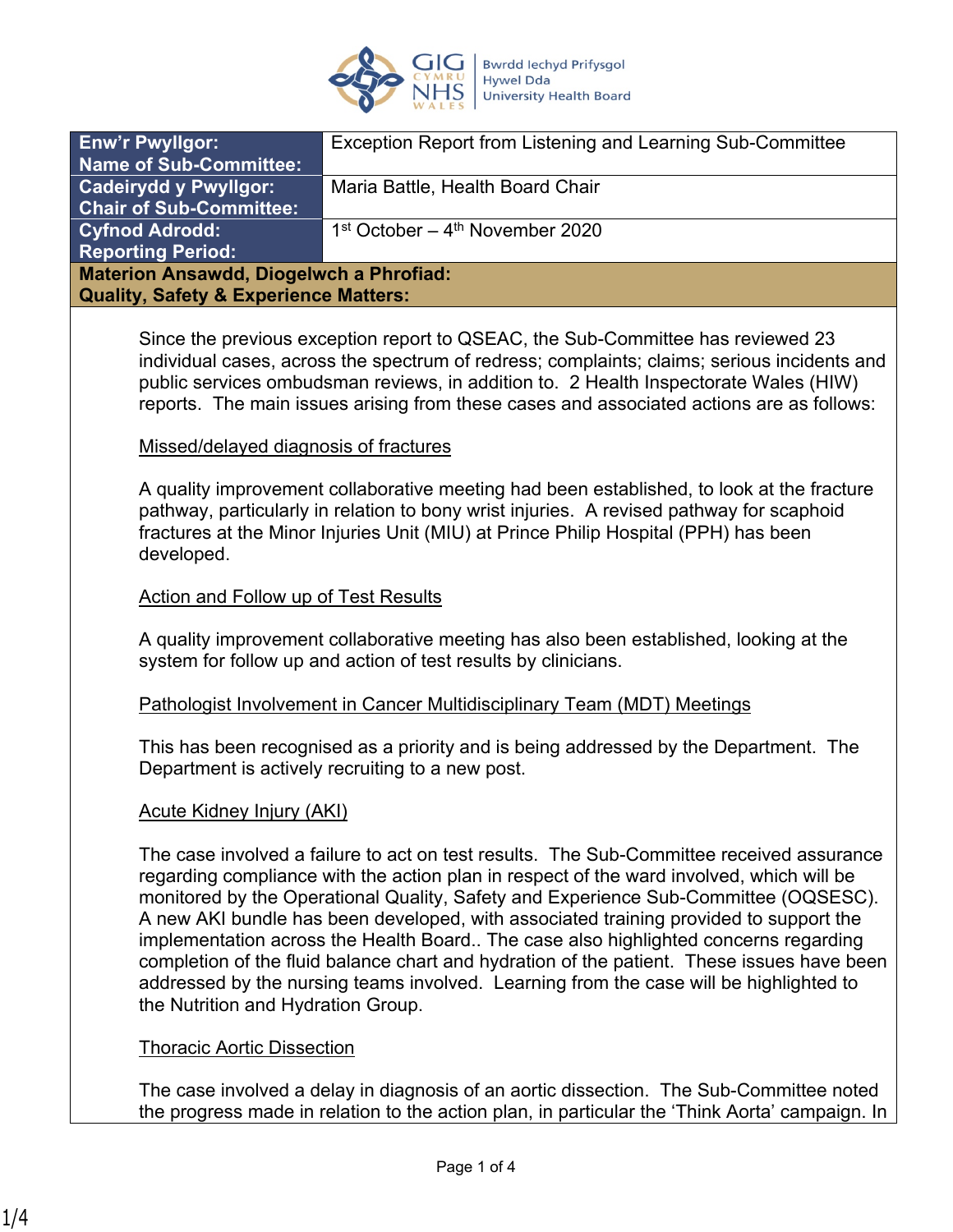addition to the learning from events already undertaken, a summary of the case would be included in the Medical Director's newsletter.

## Delay in Diagnosis of Deep Vein Thrombosis (DVT)/Pulmonary Embolism

In addition to delays in the diagnosis of the DVT, which was caused by a failure to undertake a full medical history from the patient and not acting on an abnormal ECG result. Concerns were also raised about the discharge planning process and records management/access to records. Discussion took place on the need for digitalisation of records and the significant benefits of having electronic access to a full set of combined hospital records. The Associate Medical Director for Quality and Safety agreed to take this forward and meet with colleagues as part of the transformation of services programme.

## HIW Reports

Two very positive reports were received following visit to Cleddau Ward, South Pembrokeshire Hospital and Bryngolau Ward, PPH.

## Public Services Ombudsman for Wales

The Sub-Committee noted one Ombudsman final report (12035) relating to the Health Board which had been received since the previous meeting. The report made the following recommendations:

- Remind relevant nursing staff of the importance of ensuring that all falls documentation, including care plans, risk assessments and discussions with patients around maintaining privacy and dignity are clearly and comprehensively documented in line with relevant guidance, including how to make appropriate amendments or corrections to records when necessary.
- Remind all radiology staff of the importance of ensuring that all initial radiological images should be fully and formally reported, including any incidental findings and any additional views.
- Share report with all the senior Orthopaedic Doctors and radiology staff involved in this case for them to reflect on the findings as part of their supervision, and provide evidence that they have undertaken a reasonable level of reflection with particular reference to the relevant themes set out in the analysis section of the report.
- Issue guidance on the importance of ensuring that patients are fully informed of, and involved in, decisions about their care and outline what steps should be taken in the event that a patient's ability to engage is compromised, or fluctuating, and ensure that it is shared with all staff who were involved in her care.
- Amend its discharge planning documentation to include a section for recording what ongoing management and post-discharge information has been discussed with and provided to the patient and remind relevant staff of the importance of completing this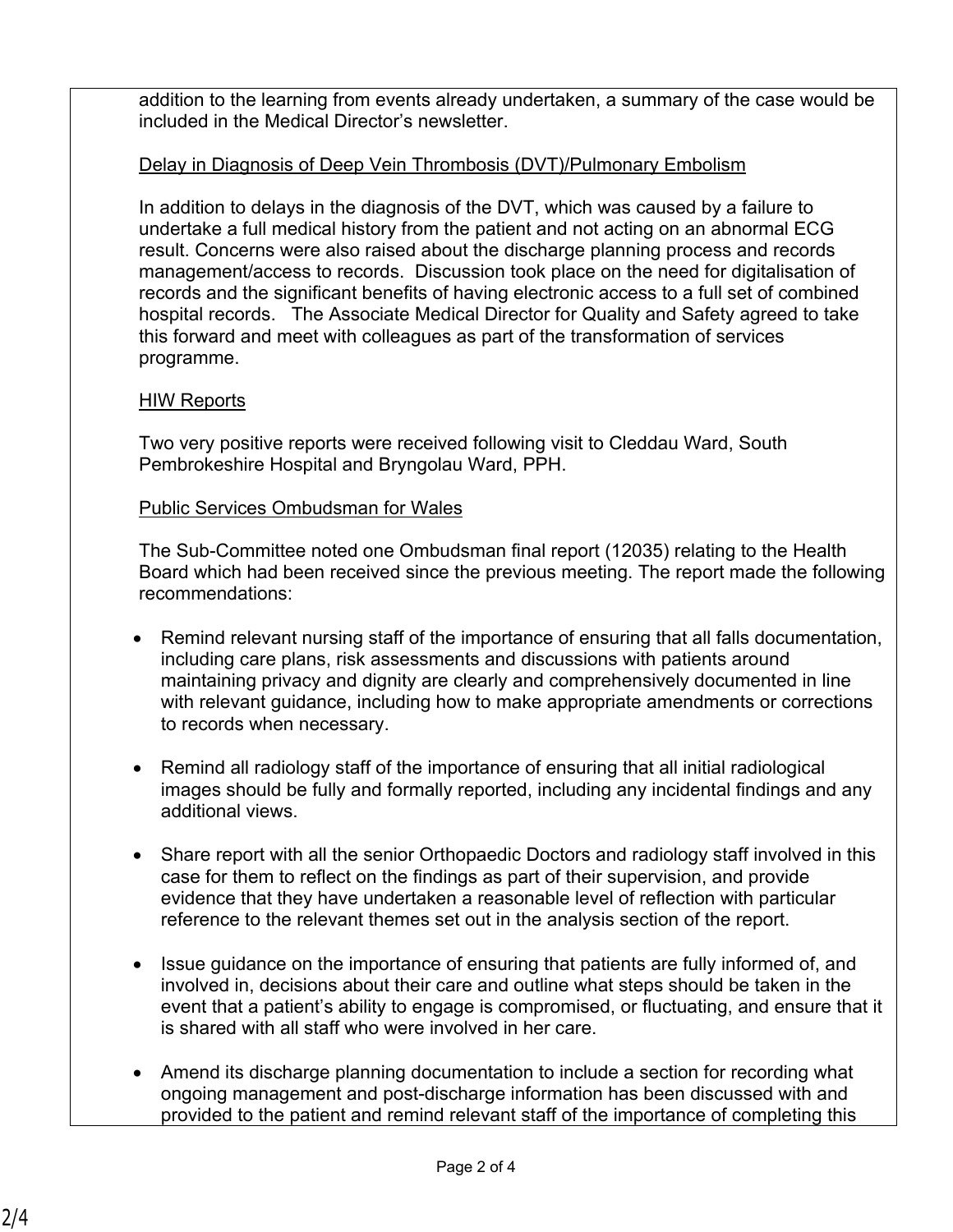documentation fully. Review its discharge planning process and take action to improve provision of a joined-up service, including clarifying who should be responsible for ensuring that care recommended by the Reablement Service is confirmed and will be in place when the patient is actually discharged.

Progress on the action plan was received by the Sub-Committee, with discussion focusing on the themes arising regarding discharge planning. A further analysis of the themes and emerging issues will be undertaken and fed into the Health Board review of the discharge processes to ensure all lessons learnt are considered as part of this review.

**A second report** (Section 23 Public Interest Report) was received which related to an Ombudsman's investigation into **Swansea Bay University Health Board (SBUHB).** The complainant was concerned that inadequate eye care was provided to her daughter in light of her known self-injurious behaviour (which included hitting herself on the head and face which were known to cause bruising). As a result, the mother expressed concern that her daughter's eye injury was not diagnosed sooner. The daughter has a diagnosis of Atypical Autism, Learning Disability – mild to moderate and mental health difficulties and was, at the time of the incidents, living in a specialist residential learning disability unit run by SBUHB.

The Ombudsman found that while the daughter received good care in terms of planning and delivery to meet her specialised learning disability needs, there were serious shortcomings in the care she received in June 2018 relating to her eye management. The Ombudsman found that the failings in the daughter's care engaged her Article 8 rights (a right to respect for one's private and family life) as the Health Board had not sufficiently demonstrated that it had ensured that the needs of an adult with learning disability, were sufficiently respected.

The report has been shared with the relevant services for consideration and will be discussed further by the Sub-Committee in February 2021 in response to any Health Board actions that may need to be taken.

# **Risgiau:**

# **Risks (include Reference to Risk Register reference):**

Actions are currently being considered to mitigate the risks of a lack of a) follow up and action of test results b) diagnosis and management of fractures, in the interim period, whilst the quality improvement work is being undertaken.

#### **Gwella Ansawdd: Quality Improvement:**

The identified actions for quality improvement have been identified as:

- Follow up and action of test results,
- Reduction in the delayed diagnosis of fractures, particularly bony injuries,
- Digitalisation of hospital records,
- Communication providing a single point of contact and digital first patient correspondence and communication,
- Review of MIU PPH patient and public communication,